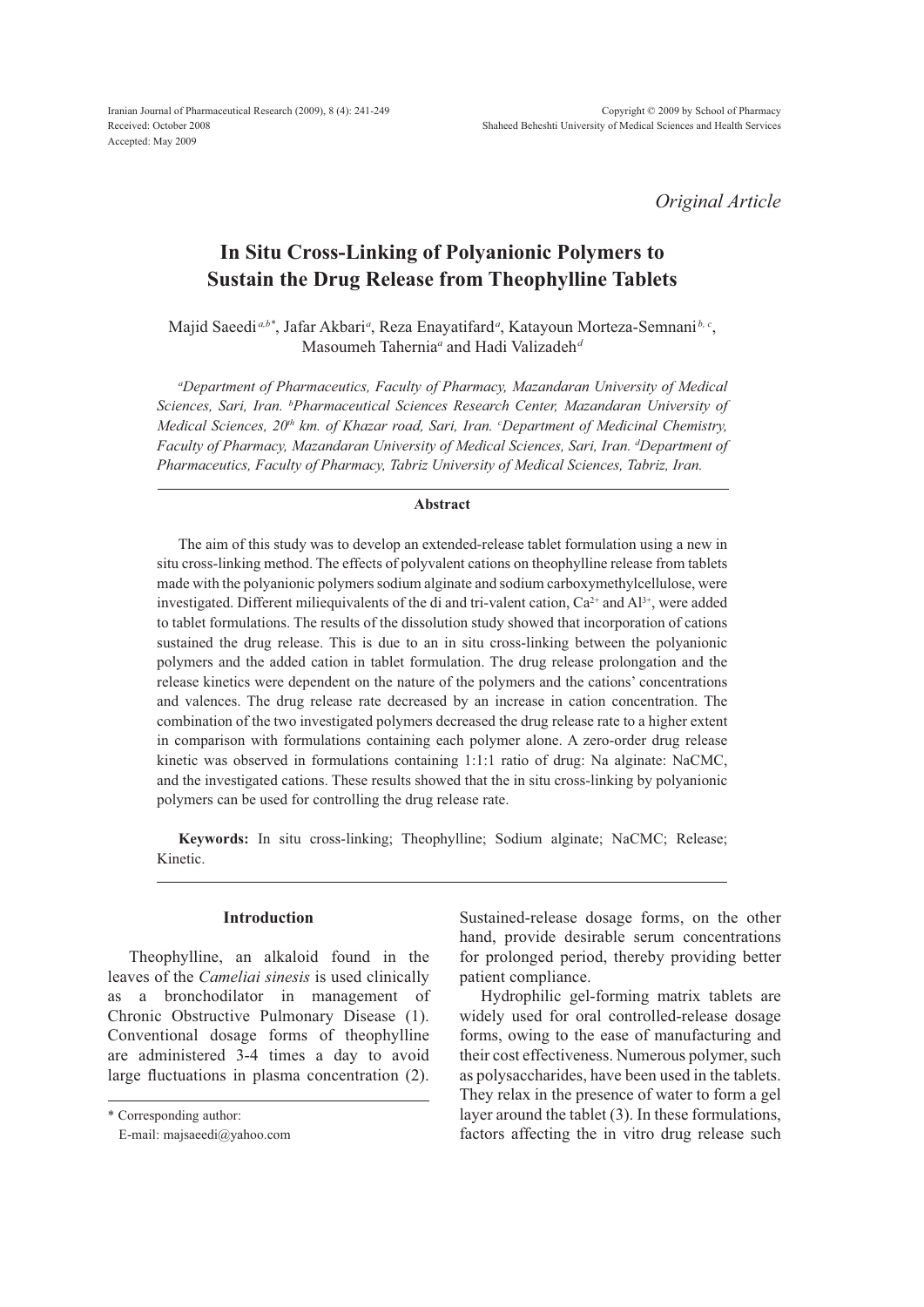as drug/polymer ratio, polymer viscosity, and the amount of additives have been studied from the view point of formulation design (4).

Recently, the use of natural polymers in designing the drug delivery systems has received much attention due to their excellent biocompatibility and biodegradability (5). Sodium alginate is a biopolymer that is widely used as an encapsulation matrix due to its ability to form hydrogel upon cross-linking. Its ability of gel forming under mild conditions makes alginate the polymer-of-choice in food, pharmaceutical and biotechnological applications. Alginates are linear unbranched copolymers of  $\beta$ -D-manuronic acid (M) and  $\alpha$ -L-guluronic acid (G) units. The M and G monomers are  $1\rightarrow4$  linked by glycosidic bonds, forming homopolymeric M- or G-blocks and heteropolymeric MG blocks. In the presence of polyvalent cations such as  $Ca^{2+}$  or  $Al^{3+}$ , crosslinking occurs to form gels. The cations act as bridges between the anionic polymer chains, constituting junction zones, forming a hydrogel network (6).  $Ca^{2+}$ , a commonly used crosslinker, preferentially interacts with G-blocks due to structurally favorable chelation sites formed by the corrugated chains (7). Hence, selective ion binding is formed with the of G-blocks (8). Due to the selective ion binding, cross-linking of alginates of different chemical compositions results in gels with different properties (9).

Sodium carboxymethylcellulose (NaCMC), another polyanionic polymer, is widely used in oral controlled-release matrices (10-14). Its good compression properties, nontoxic nature, and the ability to accommodate a large percentage of drugs are some of the reasons for its popularity (15).

Researchers have used cross-linking as a means to retard the drug release from alginate matrix tablets. Azarmi et al. (16) have reported a reduced drug release rate at pH 7.4 with increasing calcium chloride dihydrate concentration (0.75- 19% w/w) incorporated into alginate matrices of Acetazolamide. Nokhodchi and Tailor (5) observed slower theophylline release only at high (21% w/w) calcium salt content. At intermediate calcium salt contents (11.8 and 16.7% w/w), initial burst release was observed followed by a slower drug release. Drug release was rapid at low calcium salt concentration (3.8% w/w) and

this was attributed to insufficient cross-linking to produce an insoluble barrier.

The objective of the present work was to demonstrate the ability of  $Ca^{2+}$  and  $Al^{3+}$  to induce an in situ inter- and intra-cross-linking of polyanionic polymers in tablet formulations. We investigated the effects of the in situ cross linking on the release rate of theophylline.

# **Experimental**

# **Materials**

The tablets were prepared using the following ingredients: theophylline (Daru-pakhsh Co., Tehran, Iran), sodium alginate (Fluka, Switzerland), sodium carboxymethylcellulose (NaCMC) (viscosity of the 1% solution at 25°C is 1240 cps) (Daicel Chemical, Osaka, Japan), calcium chloride di-hydrate  $(CaCl<sub>2</sub>.2H<sub>2</sub>O)$  and aluminium chloride hexa-hydrate  $(AICl<sub>3</sub>.6H<sub>2</sub>O)$ (Riedel-de Haen, Seelze, Germany), NaOH, KCl, HCl, magnesium stearate (Merck, Germany) and potassium di-hydrogen phosphate (Fluka, Switzerland).

# **Methods**

#### *Preparation of matrix tablets*

A series of formulations containing a fixed amount of theophylline (100 mg), different amounts of sodium alginate (50-100 mg) and/or NaCMC (50-100 mg), and increasing amounts of  $CaCl_2.2H_2O$  or  $AlCl_3.6H_2O$  were sufficiently blended for 10 min. Magnesium stearate (1% w/w) was then added, followed by further mixing for 2 min. The resultant powder mixture was then compressed into tablets using a single punch machine (Korsch, Germany), with 10-mm diameter flat punch. All matrices were stored in a desiccator for at least 3 days to allow for tablet relaxation before use.

#### *Dissolution studies*

The United State Pharmacopoeia (USP) basket method was used for all the in vitro dissolution studies. In this method, a solution of HCl in distilled water ( $pH=1.2$ ), and phosphate buffer (pH 6.8) both without enzymes, were used as dissolution media. The dissolution profile of theophylline was studied according to the USP basket method at 100 rpm, in 900 ml of medium maintained at  $37.0 \pm 0.5^{\circ}$ C in a dissolution tester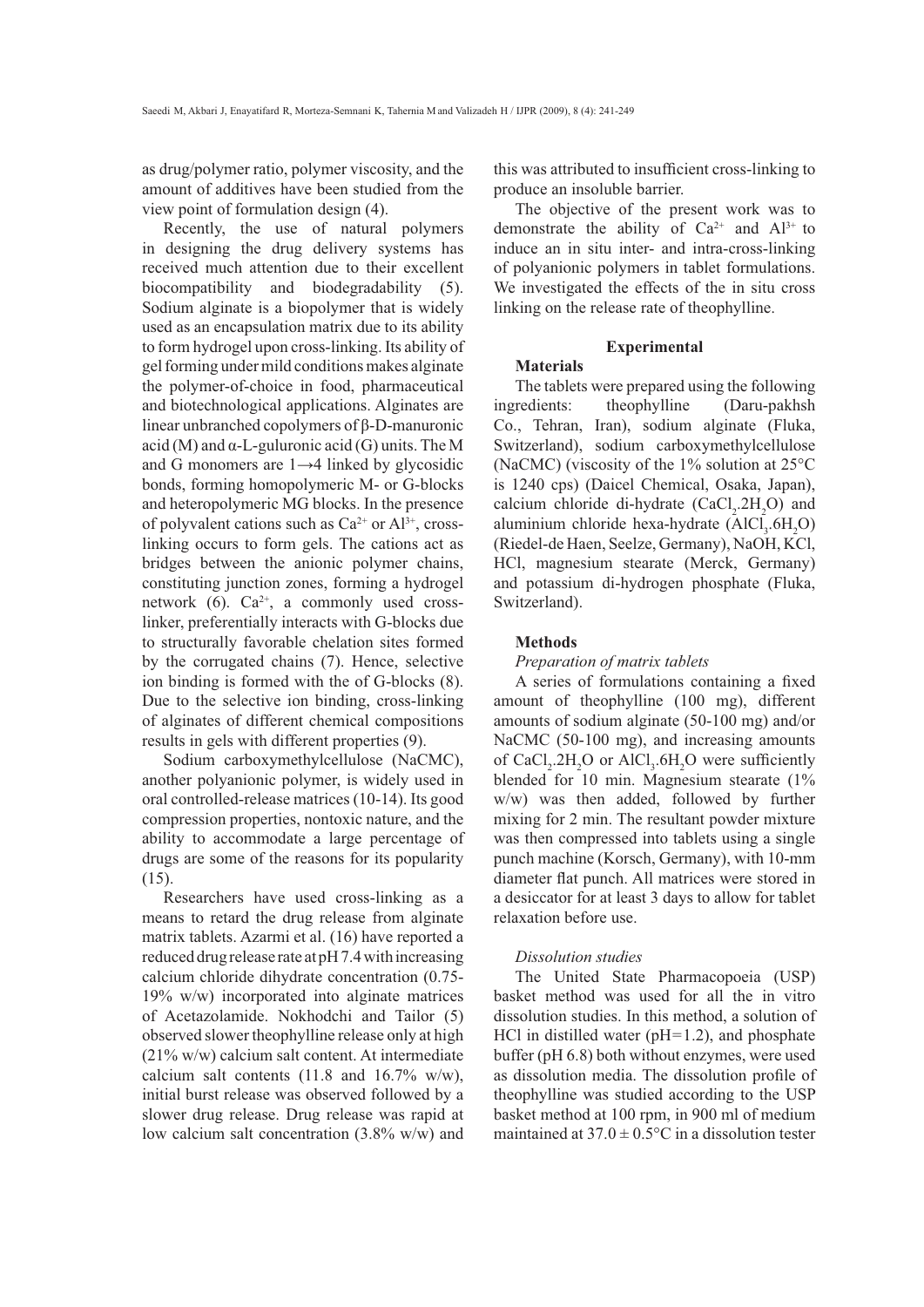(Caleva 8ST). The amount of theophylline was 100 mg in all formulations. The matrices were placed in 900 ml of the HCl solution (pH=1.2) for 2 h. Samples were withdrawn at predetermined time intervals  $(0.5, 1, 1.5,$  and  $2$  h), filtered and assayed specterophotometerically at 271.5 nm by using UV/Visible spectrophotometer (Varian, Australia). After 2 h, the dissolution medium was changed to phosphate buffer (pH=6.8). Samples were withdrawn at predetermined time intervals (3, 4, 5, 6, 7, and 8 h), and analyzed according to the perviously mentioned method. The mean of four determinations was used to calculate the drug release from each formulation.

#### *Data treatment*

Various mathematical equations have been proposed for kinetic analysis of drug release from the formulations. The zero order Eq. 1 describes the systems where the drug release rate is independent of the drug concentration (17). The first order Eq. 2 describes the release from systems where the release rate is concentration dependent (18). According to Higuchi model Eq. 3, the drug release from insoluble matrix is directly proportional to the square root of time and is based on Fickian diffusion (19).

$$
Q_t = k_0 t
$$
 (Eq. 1)  

$$
Ln Q = ln Q - kt
$$
 (Eq. 2)

*Ln* 
$$
Q_t = ln Q_0 - k_t t
$$
 (Eq. 2)  
\n $Q_t = k_H t^{1/2}$  (Eq. 3)

In these equations,  $Q_t$  is the amount of drug released in time  $t$ ,  $Q_0$  is the initial amount of drug in tablet and  $k_0$ ,  $k_1$  and  $k_4$  are the release rate constants for zero order, first order and Higuchi models, respectively.

In order to define a model which representing the best, dissolution data can be further analyzed by Ritger and Peppas and Korsemayer equation  $(20, 21)$ <sup>.</sup>

$$
M_t / M_{\infty} = K_p t^n \tag{Eq. 4}
$$

Where  $M_t$  corresponds to the amount of drug released in time  $t$ ,  $M_{\odot}$  is the total amount of drug that must be released at infinite time,  $K_p$  is a constant and "*n*" is the release exponent indicating the type of drug release mechanism. In cylindrical shape matrices, a release exponent

of 0.45 can serve as an indication for Fickian diffusion. If 0.45< *n* <0.89 anomalous transport could be concluded, and if "*n*" approaches to 0.89 the release mechanism can be described as polymer swelling. Criteria for selecting the most appropriate model based on best goodness of fit and smallest sum of squared residuals (22).

#### *Statistical analysis*

ANOVA followed by Tukey test was used to determine significant differences between groups and " $P < 0.05$ " was considered as significant.

#### **Results and Discussion**

Table 1 shows the composition of the individual formulations. Figure 1 shows the drug release from sodium alginate formulations. As seen in Figure 1,  $Al^{3+}$  and  $Ca^{2+}$  caused a prolonged drug release in these formulations till 3 hours ( $P < 0.0001$ ), but after 4 h this effect was not significant. Increasing the amount of cations in formulations did not show any decrease in theophylline release rate after 3 h  $(P = 0.825$  for formulations containing  $Al^{3+}$  and  $P = 0.517$  for formulations containing Ca<sup>2+</sup>). In these formulations, comparison of the tablets containing similar miliequivalents of the two cations showed that  $Al^{3+}$  decreased the drug release rate to a higher extent compared to  $Ca^{2+}$ before 3 h  $(P = 0.003$  and  $P = 0.001$  for comparing F5 to F7 and F6 to F8, respectively).

The dissolution rate data were analyzed based on Eqs. 1-4 and their results were listed in Table 2. The results showed that in formulations containing sodium alginate in a sodium alginate: drug ratio of 1:1 (F1 and F5-F8), the addition of  $Al^{3+}$  and  $Ca^{2+}$  had no effect on the release kinetic of theophylline, and the highest correlation coefficients were achieved with the first-order model. By increasing the amounts of the cations, the release exponent (*n*) increased compared to F1. The lowest value  $(n = 0.503)$  was obtained for formulation F1 containing no cation, and adding the amount of the cation increased this value. The values of *n* showed that in F1, the release of theophylline was only controlled by diffusion, whereas in the presence of cations, the mechanism of release was slightly complex.

The presence of cations was able to extend the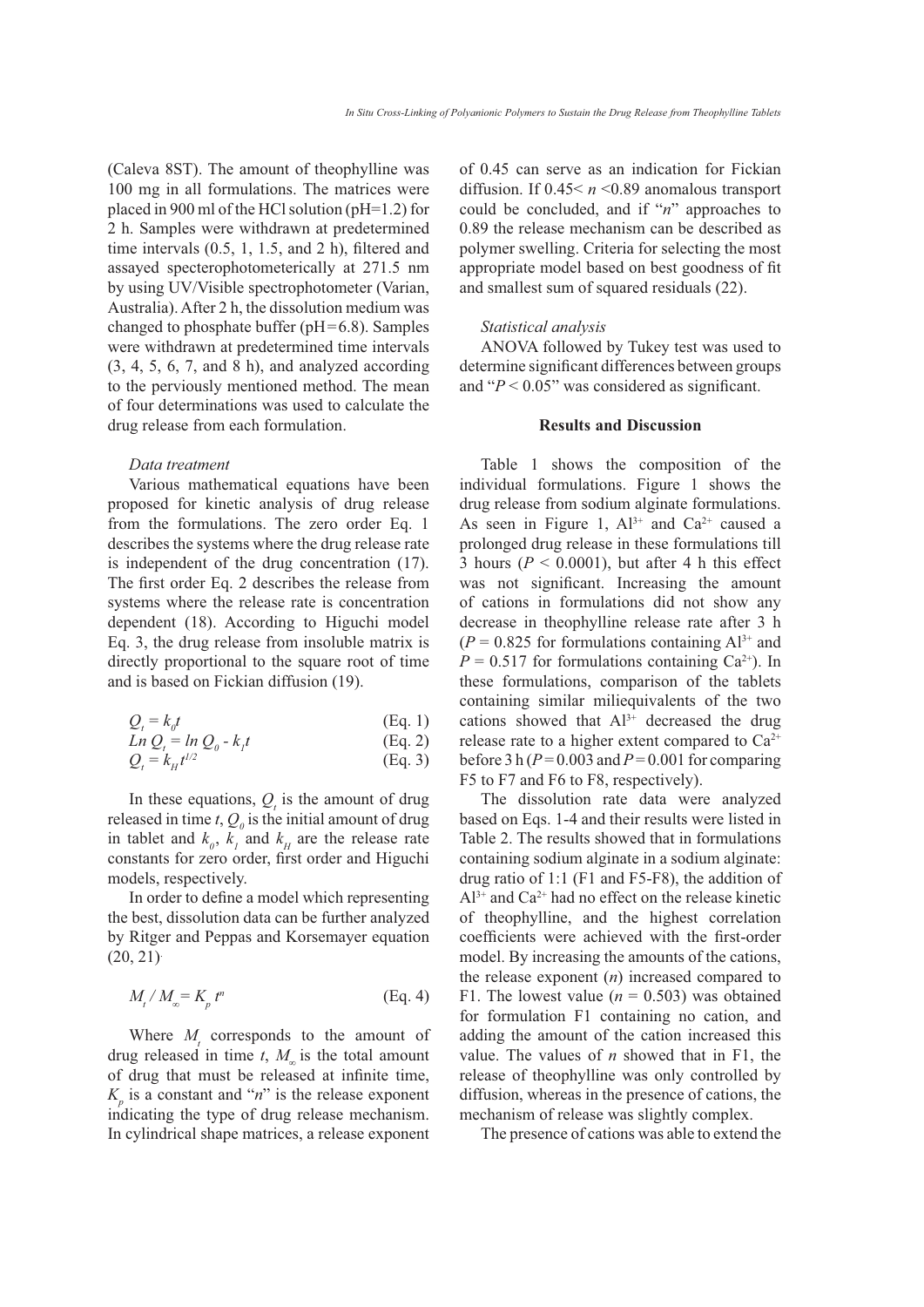| Code No.        | Formulation constituents (mg) |                          |                |                              |                              |  |  |  |  |
|-----------------|-------------------------------|--------------------------|----------------|------------------------------|------------------------------|--|--|--|--|
|                 | Theophylline                  | Na alginate              | $\rm NaCMC$    | AICl <sub>3</sub>            | CaCl,                        |  |  |  |  |
| $\rm F1$        | 100                           | $100\,$                  | $\frac{1}{2}$  | $\frac{1}{2}$                | $\overline{a}$               |  |  |  |  |
| $\rm F2$        | $100\,$                       | $\frac{1}{2}$            | $100\,$        |                              | ÷,                           |  |  |  |  |
| F3              | 100                           | 50                       | $50\,$         |                              |                              |  |  |  |  |
| ${\rm F4}$      | $100\,$                       | 100                      | 100            |                              |                              |  |  |  |  |
| F <sub>5</sub>  | 100                           | 100                      | $\overline{a}$ | 14.7                         |                              |  |  |  |  |
| F6              | $100\,$                       | 100                      | $\overline{a}$ | $50\,$                       |                              |  |  |  |  |
| F7              | 100                           | 100                      |                | L,                           | 13.3                         |  |  |  |  |
| F8              | 100                           | $100\,$                  | $\overline{a}$ | $\qquad \qquad \blacksquare$ | 45.2                         |  |  |  |  |
| F <sub>9</sub>  | 100                           | $\overline{\phantom{a}}$ | 100            | 14.7                         | $\frac{1}{2}$                |  |  |  |  |
| F10             | 100                           |                          | $100\,$        | $50\,$                       | $\overline{\phantom{a}}$     |  |  |  |  |
| F11             | 100                           |                          | 100            | $\frac{1}{2}$                | 13.3                         |  |  |  |  |
| F12             | $100\,$                       | $\overline{\phantom{a}}$ | 100            | $\qquad \qquad \blacksquare$ | 45.2                         |  |  |  |  |
| F13             | $100\,$                       | 50                       | $50\,$         | 14.7                         | $\frac{1}{2}$                |  |  |  |  |
| F14             | $100\,$                       | 50                       | $50\,$         | $50\,$                       | $\overline{\phantom{a}}$     |  |  |  |  |
| F15             | $100\,$                       | $50\,$                   | $50\,$         | $\frac{1}{2}$                | 13.3                         |  |  |  |  |
| F16             | 100                           | 50                       | 50             | $\overline{\phantom{a}}$     | 45.2                         |  |  |  |  |
| F17             | 100                           | 100                      | 100            | 14.7                         | $\frac{1}{2}$                |  |  |  |  |
| F18             | $100\,$                       | 100                      | 100            | 50                           | $\qquad \qquad \blacksquare$ |  |  |  |  |
| F19             | 100                           | 100                      | 100            | 75                           |                              |  |  |  |  |
| F20             | $100\,$                       | 100                      | 100            | 100                          | $\overline{a}$               |  |  |  |  |
| F21             | 100                           | 100                      | 100            | $\overline{\phantom{a}}$     | 13.3                         |  |  |  |  |
| F22             | $100\,$                       | 100                      | 100            |                              | 45.2                         |  |  |  |  |
| F23             | 100                           | 100                      | 100            |                              | 67.8                         |  |  |  |  |
| F <sub>24</sub> | $100\,$                       | 100                      | 100            |                              | 90.4                         |  |  |  |  |

**Table 1.** Composition of theophylline matrix formulations.

drug release process. This phenomenon is related to an in situ gel formation between the cations and the anionic polymer. The occurrence of in situ gel formation depends on concentrations of the cations (23). In optimum concentration, the calcium chloride is able to cross-link more efficiently with the sodium alginate because a greater quantity of calcium ions is available to bind. As there is more calcium ions to bind, a better and stronger gel is formed around the matrix and this strong gel does not allow the dissolution medium to penetrate into the matrix at a high speed, resulting in a reduction in release rate  $(5)$ .

Figure 2 shows the drug release from NaCMC formulations. As seen in Figure 2,  $Al^{3+}$  and  $Ca^{2+}$  caused a prolonged drug release from these formulations  $(P < 0.0001)$ . The

formulation series F9-F10 and F11-F12 contain equal miliequivalents of  $Al^{3+}$  and  $Ca^{2+}$ . In these formulations,  $Al^{3+}$  decreased the drug release to a higher extent compared to formulations containing Ca2+.

The results of kinetic analysis showed that in formulations containing NaCMC in 1:1 ratio of NaCMC: drug in 1:1 ratio (F2 and F9-F12), the addition of  $Al^{3+}$  changed the release kinetic of theophylline. In F2, which contained none of the cations, the highest correlation coefficient was achieved with the first-order model.  $Al^{3+}$  did not change the drug release kinetic in F9, but by increasing the amount of this cation in F10, the best fitting was observed in Higuchi model and based on n value  $(n = 0.4304)$  the mechanism of drug release was based on Fickian diffusion.  $Ca<sup>2+</sup>$  caused no change in the release kinetic of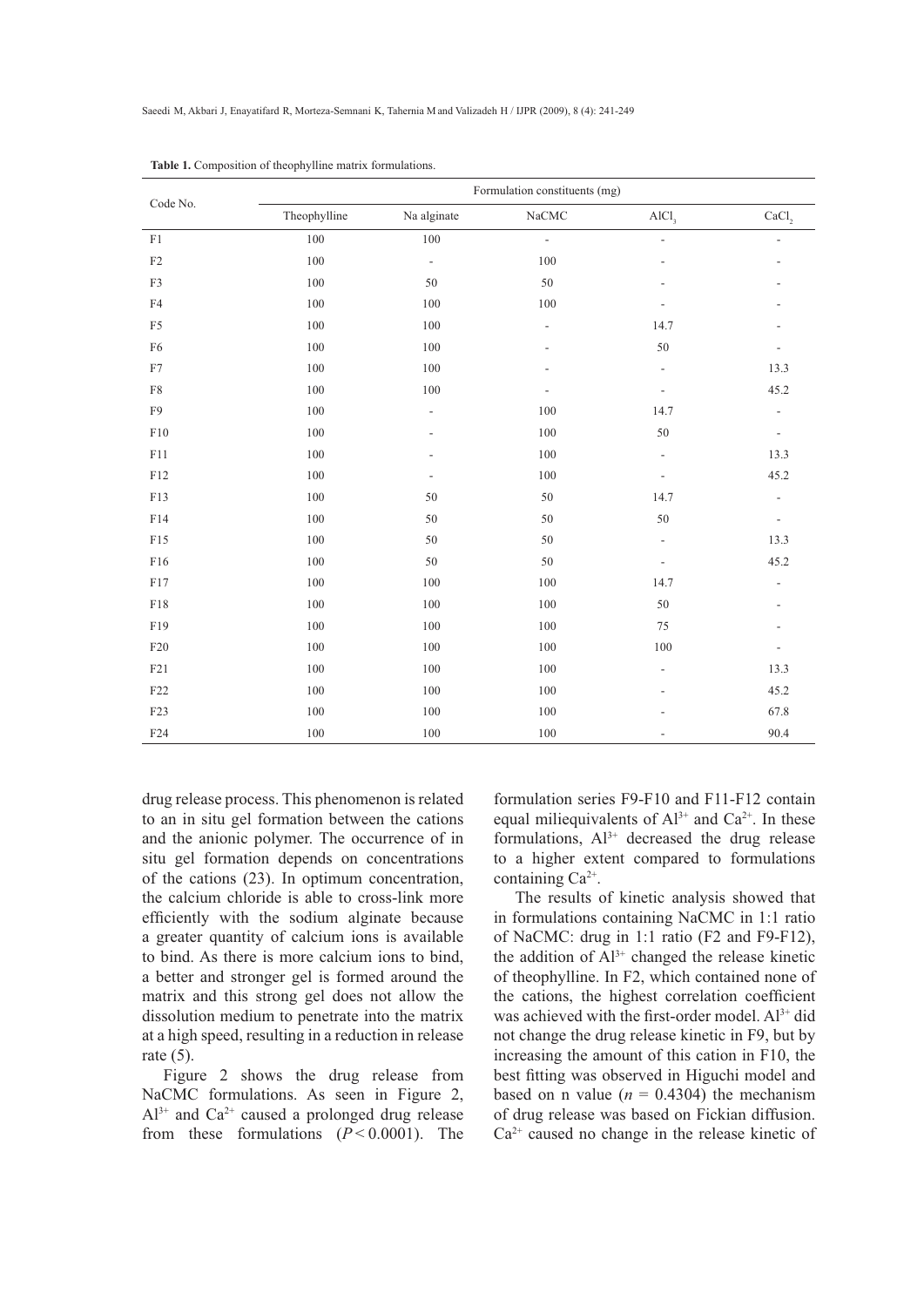| Formulation<br>code | Zero-order model           |       | First-order model        |           | Higuchi model |                          | Peppas model |       |                          |                          |                  |       |                          |
|---------------------|----------------------------|-------|--------------------------|-----------|---------------|--------------------------|--------------|-------|--------------------------|--------------------------|------------------|-------|--------------------------|
|                     | $K_{\scriptscriptstyle 0}$ | $r^2$ | $\mathcal{S}\mathcal{S}$ | $K_i$     | $r^2$         | $\mathcal{S}\mathcal{S}$ | $K_H$        | $r^2$ | $\mathcal{S}\mathcal{S}$ | $K_p$                    | $\boldsymbol{n}$ | $r^2$ | $\mathcal{S}\mathcal{S}$ |
| F1                  | 0.0012                     | 0.691 | 51937                    | $-0.0132$ | 0.954         | 187                      | 0.0366       | 0.823 | 16430                    | 0.0669                   | 0.5036           | 1.000 | 0.0                      |
| F2                  | 0.0009                     | 0.461 | 64389                    | $-0.0086$ | 0.919         | 6160                     | 0.0272       | 0.599 | 33292                    | $\overline{\phantom{a}}$ |                  |       | $\blacksquare$           |
| F3                  | 0.0016                     | 0.910 | 31646                    | $-0.0083$ | 0.959         | 1539                     | 0.0466       | 0.969 | 515                      | 0.0559                   | 0.4613           | 0.979 | 49                       |
| F <sub>4</sub>      | 0.0017                     | 0.935 | 28547                    | $-0.0086$ | 0.960         | 2520                     | 0.0481       | 0.978 | 415                      | 0.0421                   | 0.5220           | 0.966 | 188                      |
| F <sub>5</sub>      | 0.0013                     | 0.754 | 47769                    | $-0.0119$ | 0.966         | 245                      | 0.0392       | 0.874 | 11671                    | 0.0562                   | 0.5363           | 0.996 | 6.3                      |
| F <sub>6</sub>      | 0.0014                     | 0.781 | 44636                    | $-0.0117$ | 0.949         | 258                      | 0.0413       | 0.895 | 8298                     | 0.0499                   | 0.5519           | 0.995 | 8.6                      |
| F7                  | 0.0014                     | 0.786 | 42207                    | $-0.0111$ | 0.949         | 263                      | 0.0431       | 0.898 | 5880                     | 0.0395                   | 0.5958           | 0.993 | 14.6                     |
| F8                  | 0.0015                     | 0.782 | 40781                    | $-0.0101$ | 0.972         | 115                      | 0.0440       | 0.895 | 4623                     | 0.0285                   | 0.6644           | 1.000 | 0.1                      |
| F <sub>9</sub>      | 0.0014                     | 0.977 | 26727                    | $-0.0032$ | 0.992         | 5878                     | 0.0383       | 0.987 | 569                      | 0.0500                   | 0.4301           | 0.963 | 201                      |
| F10                 | 0.0013                     | 0.962 | 24092                    | $-0.0028$ | 0.985         | 6318                     | 0.0361       | 0.975 | 472                      | 0.0454                   | 0.4304           | 0.938 | 472                      |
| F11                 | 0.0015                     | 0.854 | 34025                    | $-0.0050$ | 0.953         | 3753                     | 0.0432       | 0.939 | 1135                     | 0.0377                   | 0.5474           | 0.946 | 183                      |
| F12                 | 0.0013                     | 0.893 | 34099                    | $-0.0036$ | 0.976         | 7507                     | 0.0389       | 0.965 | 1157                     | 0.0360                   | 0.5446           | 0.966 | 199                      |
| F13                 | 0.0014                     | 0.985 | 25861                    | $-0.0035$ | 0.975         | 4832                     | 0.0392       | 0.985 | 706                      | 0.0510                   | 0.4276           | 0.970 | 160                      |
| F14                 | 0.0014                     | 0.985 | 22646                    | $-0.0032$ | 0.978         | 4432                     | 0.0389       | 0.983 | 2611                     | 0.0339                   | 0.4969           | 0.965 | 374                      |
| F15                 | 0.0016                     | 0.921 | 28703                    | $-0.0066$ | 0.969         | 11571                    | 0.0467       | 0.974 | 558                      | 0.0466                   | 0.4822           | 0.972 | 73                       |
| F16                 | 0.0017                     | 0.971 | 22471                    | $-0.0061$ | 0.961         | 1966                     | 0.0479       | 0.989 | 3298                     | 0.0326                   | 0.5420           | 0.984 | 141                      |
| F17                 | 0.0014                     | 0.992 | 4564                     | $-0.0023$ | 0.962         | 3610                     | 0.0373       | 0.956 | 91969                    | 0.0051                   | 0.7760           | 0.981 | 733                      |
| F18                 | 0.0011                     | 0.960 | 9149                     | $-0.0017$ | 0.917         | 3016                     | 0.0298       | 0.921 | 45828                    | 0.0065                   | 0.7103           | 0.973 | 1055                     |
| F19                 | 0.0009                     | 0.974 | 7890                     | $-0.0013$ | 0.945         | 2947                     | 0.0253       | 0.936 | 54106                    | 0.0050                   | 0.7224           | 0.972 | 1097                     |
| F20                 | 0.0009                     | 0.983 | 6512                     | $-0.0012$ | 0.962         | 2846                     | 0.0237       | 0.943 | 68688                    | 0.0042                   | 0.7365           | 0.959 | 1656                     |
| F21                 | 0.0014                     | 0.985 | 13593                    | $-0.0029$ | 0.967         | 1007                     | 0.0403       | 0.985 | 26113                    | 0.0106                   | 0.6923           | 0.988 | 270                      |
| F22                 | 0.0014                     | 0.992 | 4843                     | $-0.0025$ | 0.958         | 4200                     | 0.0390       | 0.955 | 87044                    | 0.0063                   | 0.7405           | 0.979 | 572                      |
| F23                 | 0.0012                     | 0.995 | 4938                     | $-0.0020$ | 0.971         | 3375                     | 0.0343       | 0.955 | 86538                    | 0.0050                   | 0.7688           | 0.969 | 1367                     |
| F24                 | 0.0009                     | 0.986 | 8283                     | $-0.0012$ | 0.964         | 3211                     | 0.0243       | 0.949 | 48634                    | 0.0053                   | 0.7076           | 0.972 | 1010                     |

**Table 2.** The release kinetic data of different formulations.

theophylline in comparison with F2.

In formulation series F13-F16, both polymers (sodium alginate and NaCMC) were used in a ratio of 1:1:2 to the drug. The effect of cations on the release profile of Theophylline is shown in Figure 3. These profiles show that the mixture of the two investigated polymers decreased the drug release rate more than the F1 and F2 (each containing only one polymer). Also,  $Al^{+3}$ decreased the drug release rate more prominently than  $Ca^{2+}$ . This decrease in release rate was more than those in F5-F8 which contained sodium alginate, and less than those in F9-F12 which contained NaCMC.

The kinetic analysis showed that in formulations containing sodium alginate: NaCMC: drug in 1:1:2 ratio (F3 and F13-F16), the presence of  $Al^{3+}$  changed the release kinetic of theophylline. In F3, which contained none of the investigated cations, the highest correlation coefficient was achieved with the Higuchi model and based on the n value ( $n = 0.461$ ), the drug release can be expressed as Fickian mechanism.  $Al^{3+}$  did not change the drug release kinetic in F13 ( $n = 0.428$ ), but by increasing the amount of this cation in F14, the anomalous transport was observed ( $n = 0.497$ ). Ca<sup>2+</sup> caused no change in the release kinetic of theophylline in comparison with F3.

The next formulations (F4 and F17-F24) were designed with equal amounts of the two polymers and the drug (1:1:1, sodium alginate: NaCMC: drug). Figures 4 and 5 show the drug release from these formulations. The decreasing effect of the investigated cations on drug release rate was proved to be significant in these formulations (P  $< 0.001$ ). Al<sup>3+</sup> decreased the drug release rate to a higher extent compared to  $Ca^{2+} (P = 0.002)$  for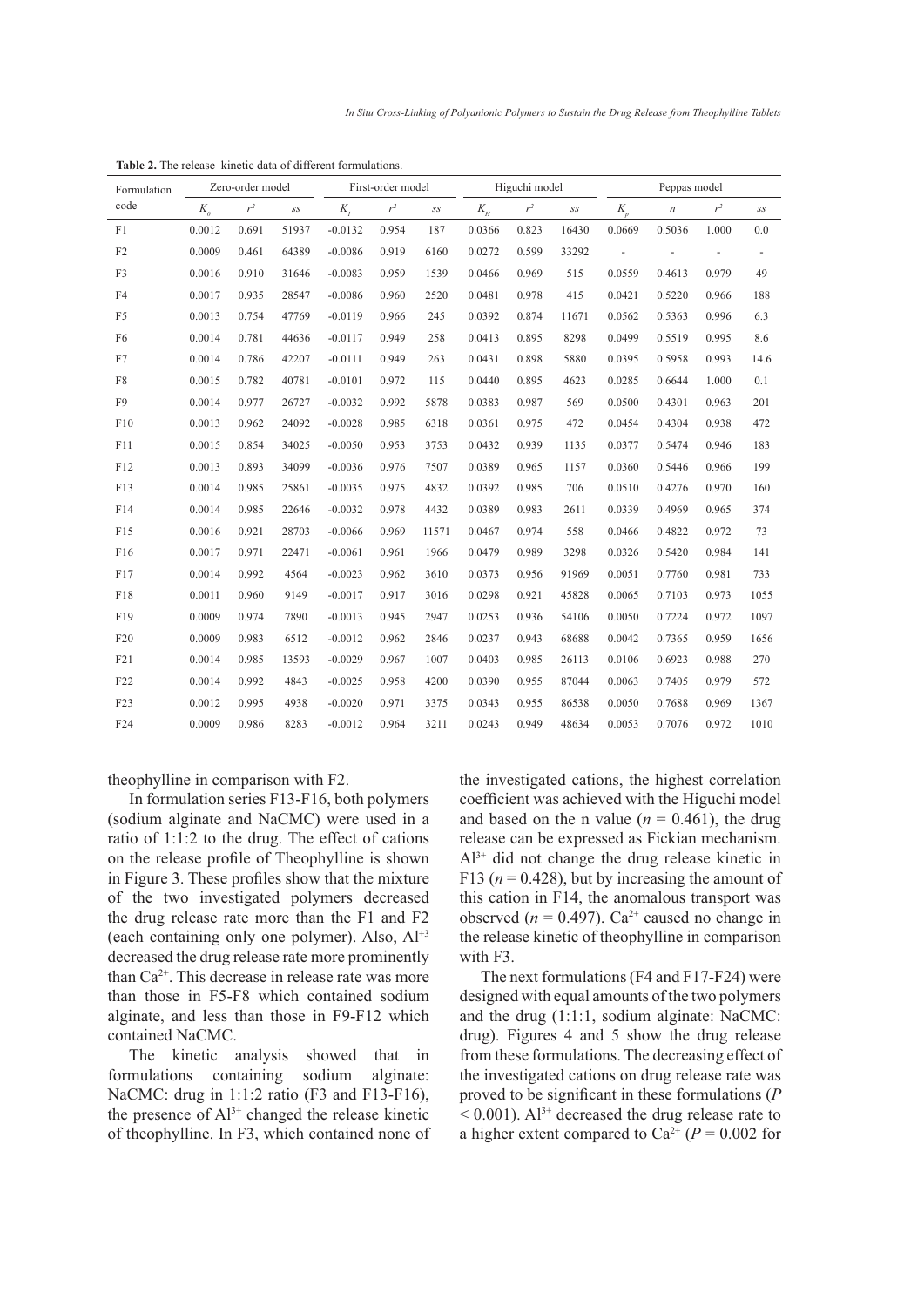

**Figure 1.** Drug release from the sodium alginate: theophylline  $(1:1)$  formulations containing Al<sup>3+</sup> and Ca<sup>2+</sup>.

## comparison of F20 and F24).

The kinetic analysis showed that in these formulations, adding of  $Al^{3+}$  changed the release kinetic of theophylline. In F4, which contained none of the investigated cations, the highest correlation coefficient was achieved with the Higuchi square root of time model. By increasing the amount of  $Al^{3+}$  (F17-F20), the fitted model was the in zero-order. In the presence of  $Ca^{2+}$ the anomalous mechanism was observed in drug release kinetic in F21 ( $n = 0.692$ ). However, by increasing the amount of this cation in F22-F24, the best fittings were observed in zero-order model.

The release exponents (*n*) were increased in comparison with F4 by an increase in the amounts of the cations. The lowest value  $(n = 0.522)$ was obtained for formulation F4 containing no cation, and the presence of the cations increased this value. The values of *n* showed that in F4, the release of drug was only controlled by diffusion, whereas in the presence of cations, the mechanism of release was slightly complex.

The interaction between polyvalent cations like  $Al^{3+}$  and  $Ca^{2+}$  and negatively charged polymers like NaCMC or sodium alginate has been used in the past to prepare drug loaded microspheres (24, 25). We investigated the effects of the inclusion of low amounts of cations into Theophylline tablet formulations containing polyanionic polymers individually and in combination. The addition of  $Al^{3+}$  and



Figure 2. Drug release from the NaCMC: theophylline (1:1) formulations containing  $Al^{3+}$  and  $Ca^{2+}$ .

 $Ca<sup>2+</sup>$  extended the drug release process. This phenomenon is related to an in situ gel formation between the cations and the anionic polymers. The occurrence of in situ gel formation depends on concentrations of the cations (24-29). The mechanism of gelation of sodium alginate with calcium was studied by Vauthier et al. using rheological measurements (26). They reported that alginate solution with a concentration just below the gel point formed swollen aggregates of alginate molecules in the continuous phase in presence of calcium ion. The gelation progress seemed to pass through a pre-gel state corresponding to clusters of alginate molecules before a continuous and infinite gel was formed. Remunan-Lopez and coworkers showed that the drug permeability from sodium alginate films varied with the calcium chloride concentration used (27). Dave et al. showed that the release of indomethacin from sustained release pellets of sodium alginate was dependent on the concentration of calcium chloride: a slower drug release was obtained when the concentration of calcium chloride increased (28). Bodmeier and coworkers showed that the disintegration time of alginate beads was a function of the counterion concentration (29). In another study, Hosny et al. showed that the release rates of diclofenac sodium from sodium carboxymethylcellulose and sodium alginate beads were dependent on concentrations of the calcium and aluminum ions in solution (25). Azarmi and coworkers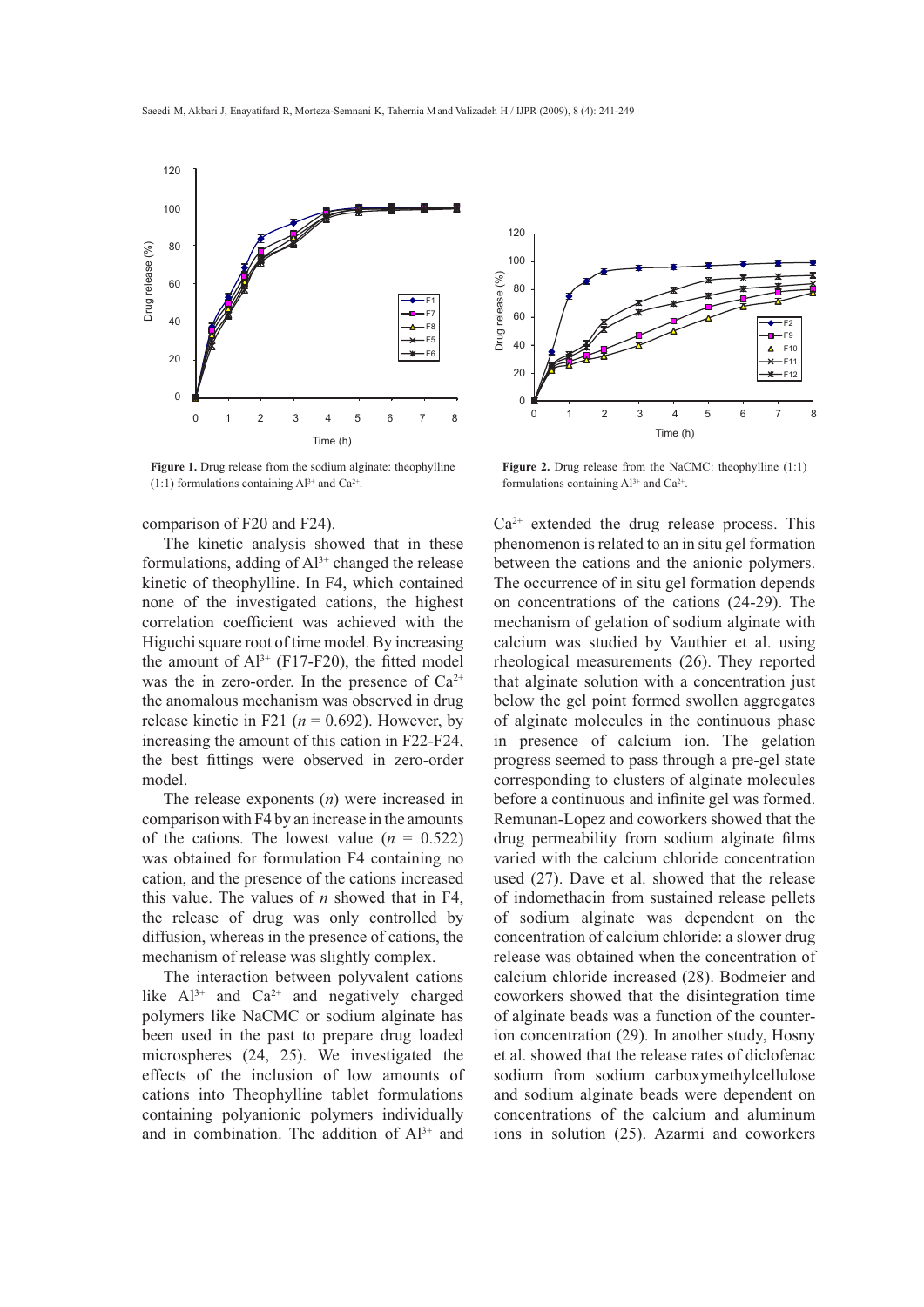

**Figure 3.** Drug release from the sodium alginate: NaCMC: theophylline (1:1:2) formulations containing  $Al^{3+}$  and  $Ca^{2+}$ .

reported the same results in acetazolamide matrix tablets (16).

Our study showed that the NaCMC formulation (F2) had a burst drug release during the first 60 min. The burst release was also observed in sodium alginate formulation (F1). The occurrence of the burst release can be attributed to the time needed for gel formation. This phenomenon was observed for other formulations except for formulations F17-F24, presumably due to the higher polymer contents.

After the tablet is brought into contact with an aqueous medium, the calcium and aluminum salts and the drug dissolve from the tablet surface and diffuse into the bulk solution. Water penetrates through the pores left by the dissolved drug molecules and calcium and aluminum salts. The anionic polymer chains of the NaCMC and sodium alginate begin to swell. Molecules, which now dissolve from the tablet body, have to diffuse through the swelled polymer chains. The polyvalent cations can cross-link the anionic polymer chains: $Ca^{2+}$ can cross-link two and  $Al^{3+}$ up to three strains of polymer chains. A viscous gel is formed on surface of the tablets. In all the investigated formulations,  $Al^{3+}$  decreased the drug release rate more than the same miliequivalents of Ca+2. This might be due to the higher valence of  $Al^{3+}$ . As shown in Figure 1 to 3 the cross-linking and gel formation was faster in case of higher cation concentrations. Evaluation of the effects of these cations on the both polymers showed that  $Al^{3+}$  and  $Ca^{2+}$  were more effective on NaCMC. This is in accordance with the results reported



**Figure 4.** Drug release from the sodium alginate: NaCMC: theophylline  $(1:1:1)$  formulations containing  $Al^{3+}$ .

by Hosney et al. (24). The same results were also reported by Azarmi and coworkers. Their results showed that aluminum and calcium ions caused a prolonged drug release for acetazolamide matrices containing NaCMC. Increasing the amounts of the cations in formulations decreased the release rate of acetazolamide. The study showed that the formulations containing  $Al^{3+}$ decreased the drug release rate to a higher extent compared to formulations containing  $Ca^{2+}(16)$ .

Nokhodchi and Taylor showed that formulations of theophylline (with different amounts of the drug and sodium alginate) containing equal moles of  $AICI_3$  and  $CaCl_2$ , produced different release profiles. The formulation containing aluminum chloride decreased the drug release rate to a higher extent compared to formulations containing calcium chloride. Aluminum ions have an extra positive charge compared to calcium ions thus each molecule of aluminum is able to bind to one more alginate molecule. Because of this, the aluminum was capable of forming a gel, which did not allow the dissolution medium to quickly enter the tablet, more quickly. Thus, the dissolution rate was lower compared to the formulation containing the same number of moles of calcium chloride (5). It seems that  $Al^{3+}$  can produce crosslinking in three sites but  $Ca^{2+}$  produce it in two sites. This difference in valence should affect the gel network, and the drug release rate.

In our study, the combinations of the two polyanionic polymers were also evaluated. The results showed that the decreasing effect on the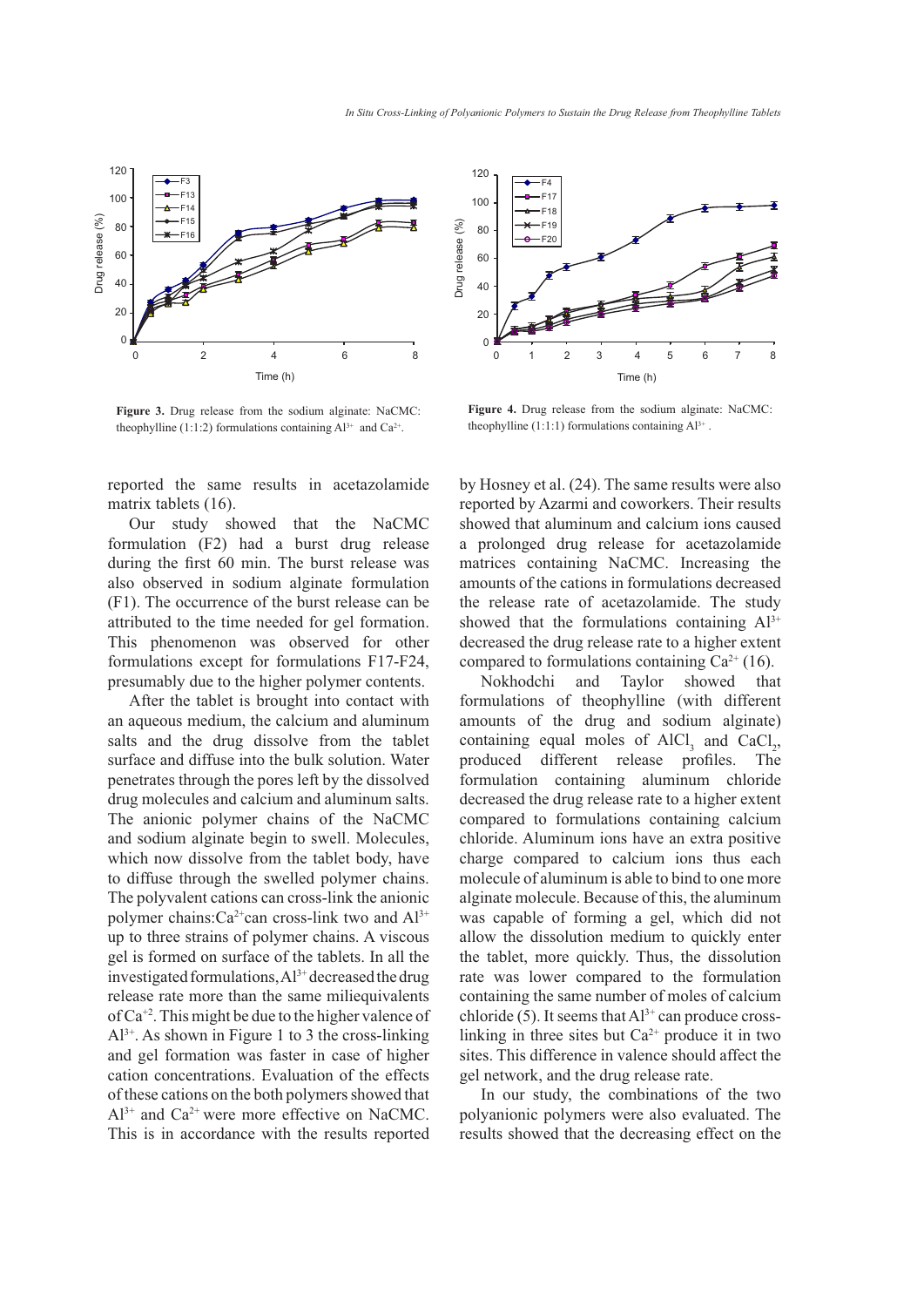

**Figure 5.** Drug release from the sodium alginate: NaCMC: theophylline  $(1:1:1)$  formulations containing  $Ca^{2+}$ .

release rate from the combination formulations with the same ratio to drug (F13-F16) were significantly higher  $(P < 0.01)$  in comparison with formulations containing only sodium alginate (F5-F8). Increasing the polymer content in F17-F24 resulted in the highest decrease in release rate  $(P < 0.0001)$ . This also resulted in a change in the release kinetic. Nokhodchi et al. showed that the addition of HPMC can alter the drug release profile by an additional mechanism. They showed that the presence of HPMC in alginate matrices containing various concentrations of calcium chloride and aluminum chloride had a considerable effect on the release profile of theophylline. Their results showed that in producing a sustained release formulation by cross-linking, with the aid of HPMC a lower concentration of cation can be used to get the same or better release profile  $(5)$ . In our study, it seems that combination of the two polyanionic polymers led to inter- and intra-cross-linking between the polymeric chains. This explains the stronger decrease in release rate and the kinetic behaviour of the related formulations.

#### **References**

- (1) Soeterboek AM and Jonkman JHG. Clinical pharmacokinetic aspects of theophylline. In: Merkus FWHM. (ed.) *The Serum Concentrations of Drugs: Clinical Relevance, Theory and Practice.* 8<sup>th</sup> ed. Excerpta Medica Press*,* Amsterdam (1980) 250-259.
- (2) Mellstand T, Svedmyr N and Fagerstorm PO. Absorption of theophyllinee from conventional and sustained release tablets. *Eur. J. Respir. Dis. Suppl.* (1980) 109: 54-61.
- (3) Lotfipour F, Nokhodchi A, Saeedi M, Nouruzi-sani

S, Sharbafi J and Siahi-Shadbad MR. The effect of hydrophilic and lipophilic polymers and fillers on the release rate of atenolol from HPMC matrices. *IL Farmaco*. (2004) 59: 819-825.

- Miyazaki Y, Yakou S, Nagai T and Takayama K. The (4) effect of polyion complex formation on *in vitro/ in vivo* correlation of hydrophilic matrix tablets. *J. Control. Rel.* (2003) 91: 315-326.
- (5) Nokhodchi A and Tailor A. *In situ* cross-linking of sodium alginate with calcium and aluminum ions to sustain the release of theophylline from polymeric matrices. *IL Farmaco*. (2004) 59: 999-1004.
- Ching AL, Liew CV, Heng PWS and Chan LW. Impact of cross-linker on alginate matrix integrity and drug release. *Int. J. Pharm.* (2008) 355: 259-268. (6)
- (7) Braccini I, Grasso RP and Pérez S. Conformational and configurational features of acidic polysaccharides and their interactions with calcium ions: a molecular modeling investigation. *Carbohydr. Res.* (1999) 317: 119-130.
- (8) Smidsrød O. Molecular basis for some physical properties of alginates in the gel state. *J. Chem. Soc. Faraday Trans.* (1974) 57: 263-274.
- (9) Skjåk-Bræk G. Alginates: biosynthesis and some structure-function relationship relevant to biomedical and biotechnological applications. *Biochem. Soc. Trans.* (1992) 20: 27-33.
- (10) Ford JL, Rubinstein MH and Hogan JE. Formulation of sustained release promethazine hydrochloride tablets using HPMC matrices. *Int. J. Pharm.* (1985) 24: 327-338.
- (11) Ford JL, Rubinstein MH and Hogan JE. Propranolol hydrochloride and aminophyline release from matrix tablets containing HPMC. Int. J. Pharm. (1985) 24: 339-350.
- (12) Ford JL, Rubinstein MH, McCaul F, Hogan JE and Edgar PJ. Importance of drug type, tablet shape and added diluents on drug release kinetics from HPMC matrix tablets. *Int. J. Pharm.* (1987) 40: 223-234.
- (13) Baveja SK, Rao Ranga KV and Devi Padmalatha K. Zero order release hydrophylic matrix tablets of  $\beta$ adrenergic blockers. *Int. J. Pharm.* (1987) 39: 39-45.
- (14) Dabbagh MA, Ford JL, Rubinstein MH, Hogan JE and Rajabi-Siahboomi AR. The release of propranolol hydrochloride from matrix tablets containing sodium carboxymethylcellulose and HPMC. *Pharm. Dev. Technol.* (1999) 4: 313-324.
- (15) Doelker E. Water-swollen cellulose derivatives in pharmacy, hydrogels in medicine and pharmacy. In: Peppas NA. (ed.) *Hydrogels in Medicine and Pharmacy.*  Vol. 2, CRC Press, Boca Raton (1987) 115-161.
- (16) Azarmi Sh, Valizadeh H, Barzegar-Jalali M and Lobenberg R. *In situ* cross-linking of polyanionic polymers to sustain the drug release of acetazolamide tablets. *Pharm. Ind.* (2003) 9: 877- 881.
- $(17)$  Najib N and Suleiman M. The kinetics of drug release from ethyl cellulose solid dispersions. *Drug Dev. Ind. Pharm.* (1985) 11: 2169-2181.
- (18) Desai SJ, Singh P, Simonelli AP and Higuchi WI.